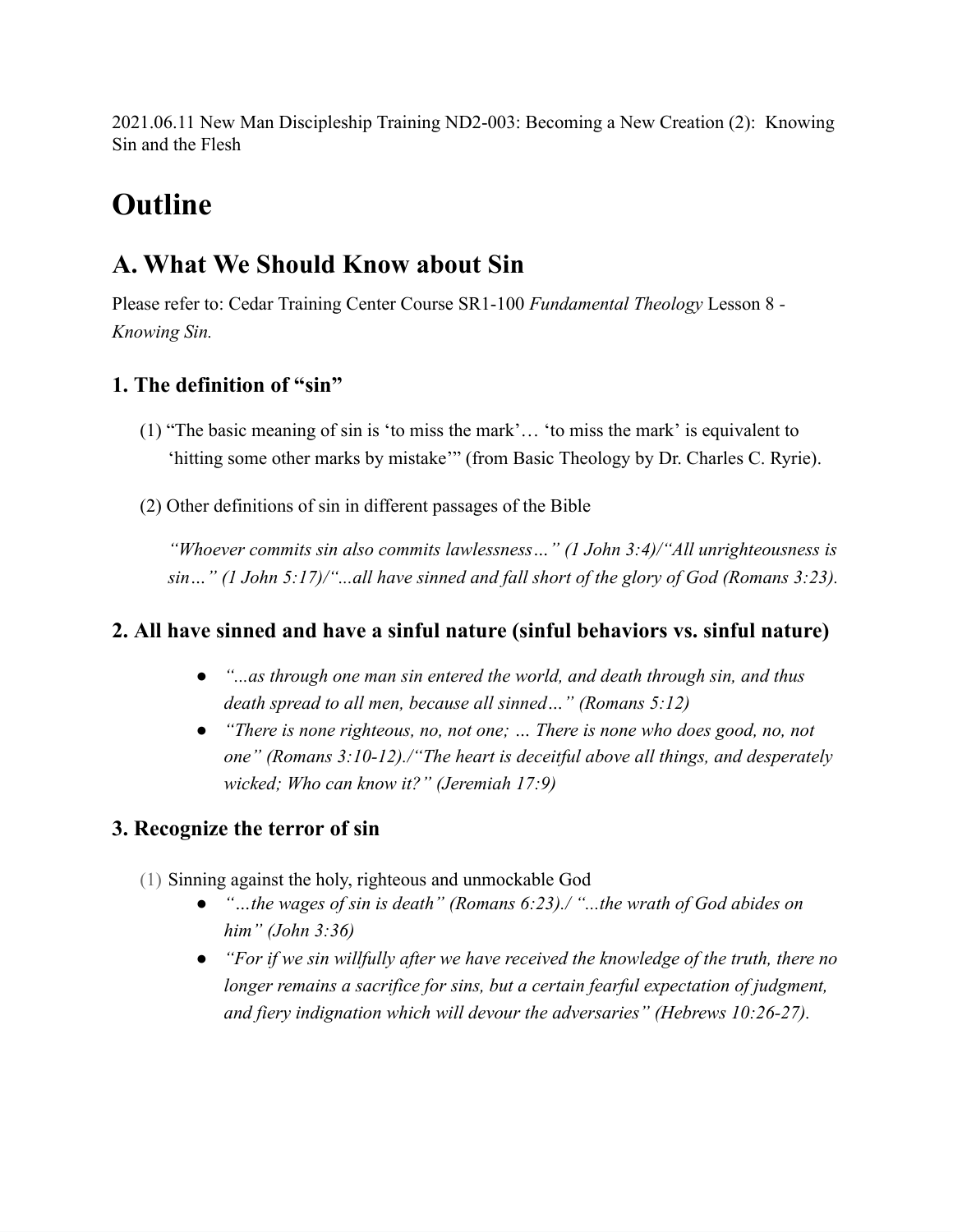#### (2) Let down Father God, hurt His heart and became unworthy of Christ's sacrificial love

*"Anyone who has rejected Moses' law dies without mercy… Of how much worse punishment, do you suppose, will he be thought worthy who has trampled the Son of God underfoot, counted the blood of the covenant by which he was sanctified a common thing...?"(Hebrews 10:28-29).*

- (3) Fall into the snare of the enemy and the power of darkness
	- *● "… were dead in trespasses and sins, in which you once walked … according to the prince of the power of the air, the spirit who now works in the sons of disobedience…" (Ephesians 2: 1-4)./"He who sins is of the devil, for the devil has sinned from the beginning" (1 John 3:8)./"He has delivered us from the power of darkness …" (Colossians 1:13)*
	- *● "(...to whom I now send you) to open their eyes, in order to turn them from darkness to light, and from the power of Satan to God, that they may receive forgiveness of sins and an inheritance among those who are sanctified by faith in Me"(Acts 26:18).*
- (4) Inflict serious harm to the family and the church

The harm that sinning does to the Lord, to our relatives, and to the Church is indescribable, and it is no less than the harm caused by swords and violence. Sinning is like contracting the disease leprosy, not only the person who has contracted the disease feels filthy and miserable but also the disease can defile and spread to others. In addition, it is a highly recurrent disease (see Leviticus 13-14).

- (5) Self-selling and suffering the consequences of sinning: People who sin not only lose peace, joy and God's blessings, but also fall into all kinds of negative emotions - anxiety, fear, shame, lies ...
	- *● "...your iniquities have separated you from your God; and your sins have hidden His face from you, so that He will not hear" (Isaiah 59:1-2)./"When I kept silent, my bones grew old through my groaning all the day long…" (Psalm 32:3-4).*

# **B. What We Should Know about the Flesh**

**1. The definition of "the flesh"**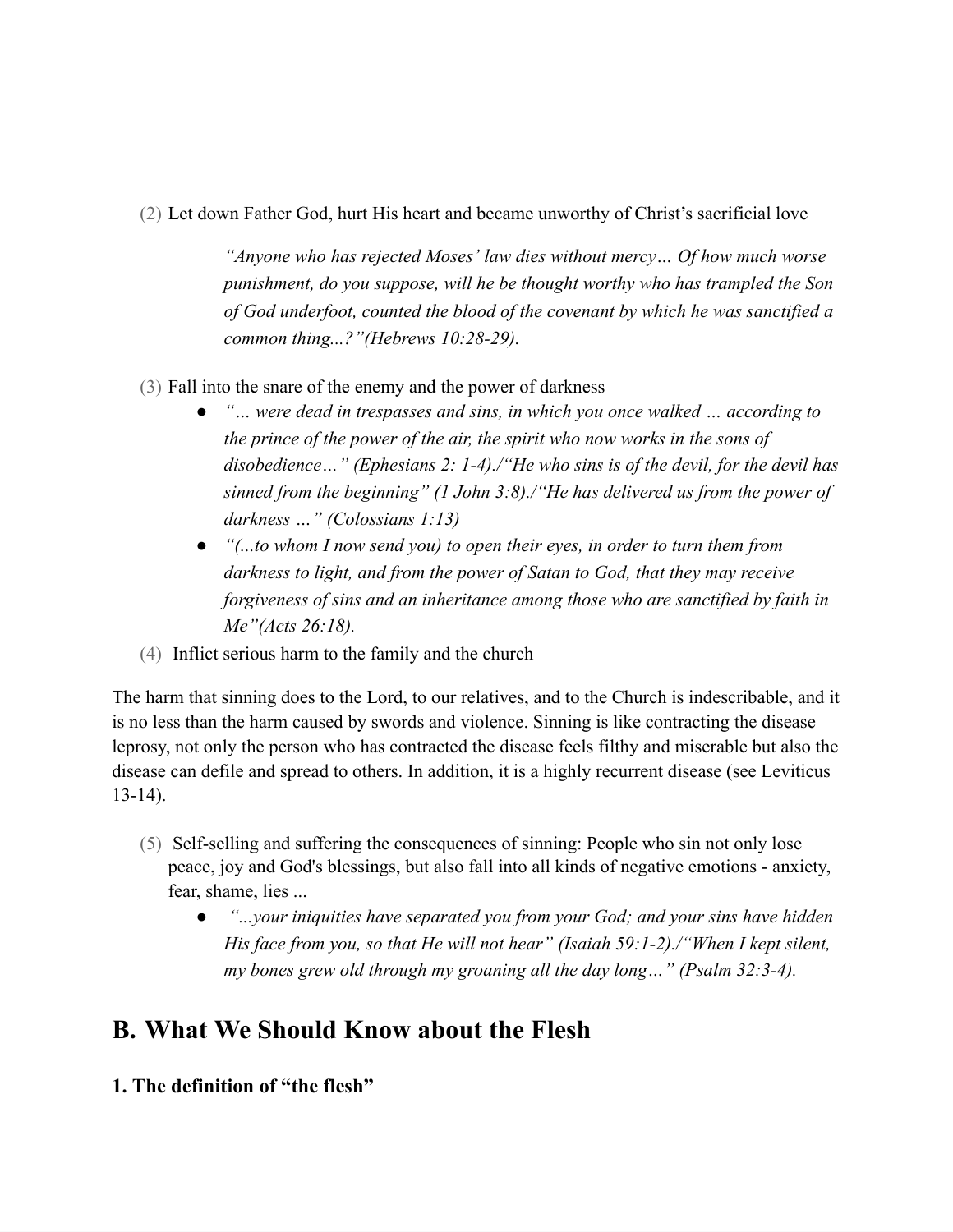In the Chinese Bible, the same original Greek word "sarx " can at least be translated as *"rou ti"* which means "the body," *"xue qi"* which means "of the blood," *"qingyu"* which means "lust (emotional desire)," and *"rou shen"* which also means *"the body."* It refers to: "All manifestations of the old life, including mind, emotion, will, speech, behavior, desire, and attitude etc."

### **2. The essence of "the flesh"**

*"For those who live according to the flesh set their minds on the things of the flesh, but those who live according to the Spirit, the things of the Spirit. For to be carnally minded is death, but to be spiritually minded is life and peace. Because the carnal mind is enmity* against God; for it is not subject to the law of God, nor indeed can be. So then, those who are in the flesh cannot please God. But you are not in the flesh but in the Spirit, if indeed *the Spirit of God dwells in you." (Romans 8:5-9)*

- (1)For those who live according to the flesh set their minds on the things of the flesh; to be carnally minded is death
- (2)Those who are in the flesh don't please God and are enmity against God
- (3)Those who are in the flesh are not subject to the law of God, nor indeed can be
- (4)The flesh lusts against the Spirit, and the Spirit against the flesh (Galatians 5:19)
- (5)The flesh always has dominion over and persecutes the spiritual and physical lives of the children of God (Galatians 4:29)

# **C. Be Eager to Break Free from the Life under the Dominion of Sin, Wickedness and the Flesh**

### **1.Truly recognize and hate the terrible power of sin and the flesh**

*"Be sober, be vigilant; because your adversary the devil walks about like a roaring lion, seeking whom he may devour" (1Peter 5:8)/"...the carnal mind is enmity against God" (Romans 8:7).*

### **2.Thoroughly confess, repent and break free from its dominion at any time**

*"...nor give place to the devil…do not grieve the Holy Spirit of God" (Ephesians 4: 27, 30)./(1 John 1:9)*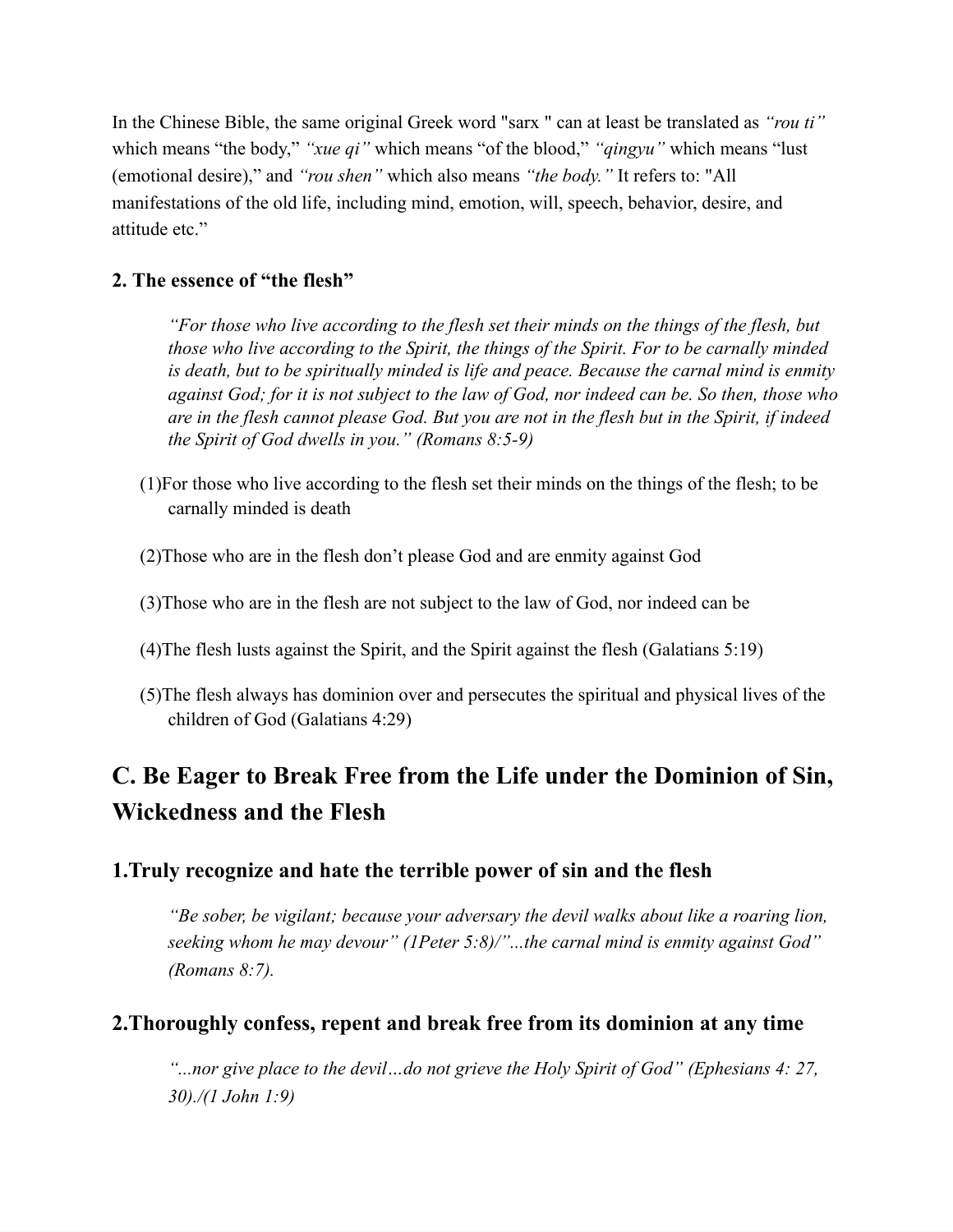*"Do not be deceived, God is not mocked; for whatever a man sows, that he will also reap. For he who sows to his flesh will of the flesh reap corruption…" (Galatians 6:7-8)*

### **3.Rely on the cross of the Christ and the indwelling Holy Spirit (see: ND2-006** *Knowing the Holy Spirit* **and ND2-007** *Experiencing the Holy Spirit***).**

- *● "... our old man was crucified with Him, that the body of sin might be done away with, that we should no longer be slaves of sin. For he who has died has been freed from sin" (Galatians 6:6-7).*
- *● "...those who are Christ's have crucified the flesh with its passions and desires. If we live in the Spirit, let us also walk in the Spirit" (Galatians 5:24-25).*
- *● "Therefore, ... we are debtors—not to the flesh, to live according to the flesh. For if you live according to the flesh you will die; but if by the Spirit you put to death the deeds of the body, you will live"(Romans 8:12-13).*

# **Meditation, Practice, Discussion**

❏ **Content Review: Based on the theme verse and content of this lesson, what are some questions you may have?**

1. Fill-in-the-blank questions:

a.The basic definition of "sin" is:

 $and$ 

b. The basic definition of "the flesh" is:

2. Please list the reasons why sinning causes great hurt to God, God's house (the church), others and the sinners themselves?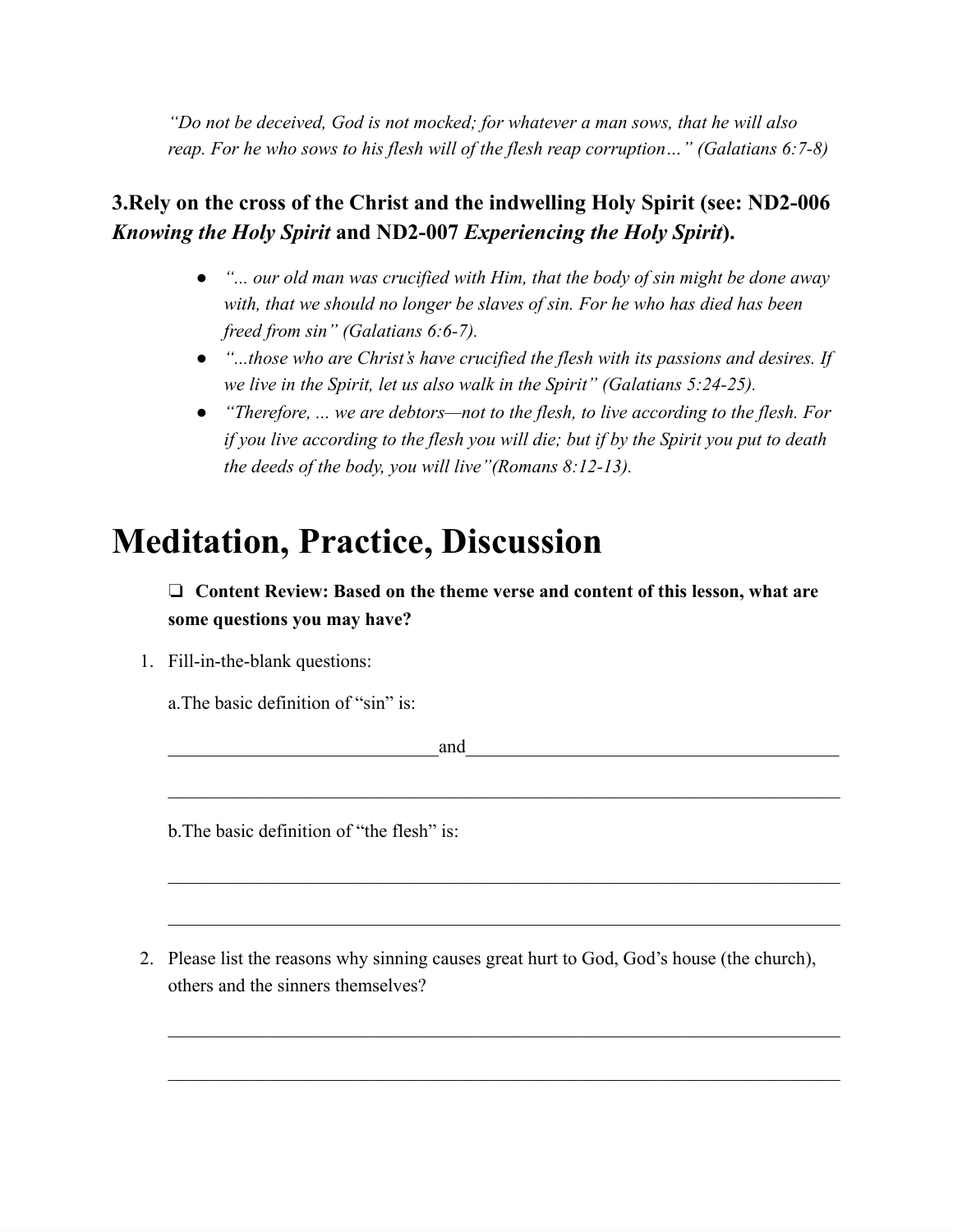3. Why is the carnal mind enmity? How does the carnal mind have dominion over and persecute the children of God?

### ❏ **Further Reflection: The impact of this lesson on me, the revelation of the Holy Spirit, and additional thoughts**

1. From this lesson, I have acquired the following points of new knowledge or deeper understanding of "sin":

2. From this lesson, I have acquired the following points of new knowledge or deeper understanding of "the flesh":

#### ❏ **The Path to Implementation:**

**This lesson emphasizes knowing and hating "sin" and "the flesh," as well as repenting and turning to God. Future lessons will cover how to have victory (be conquerors or overcomers) through our Lord Jesus Christ.**